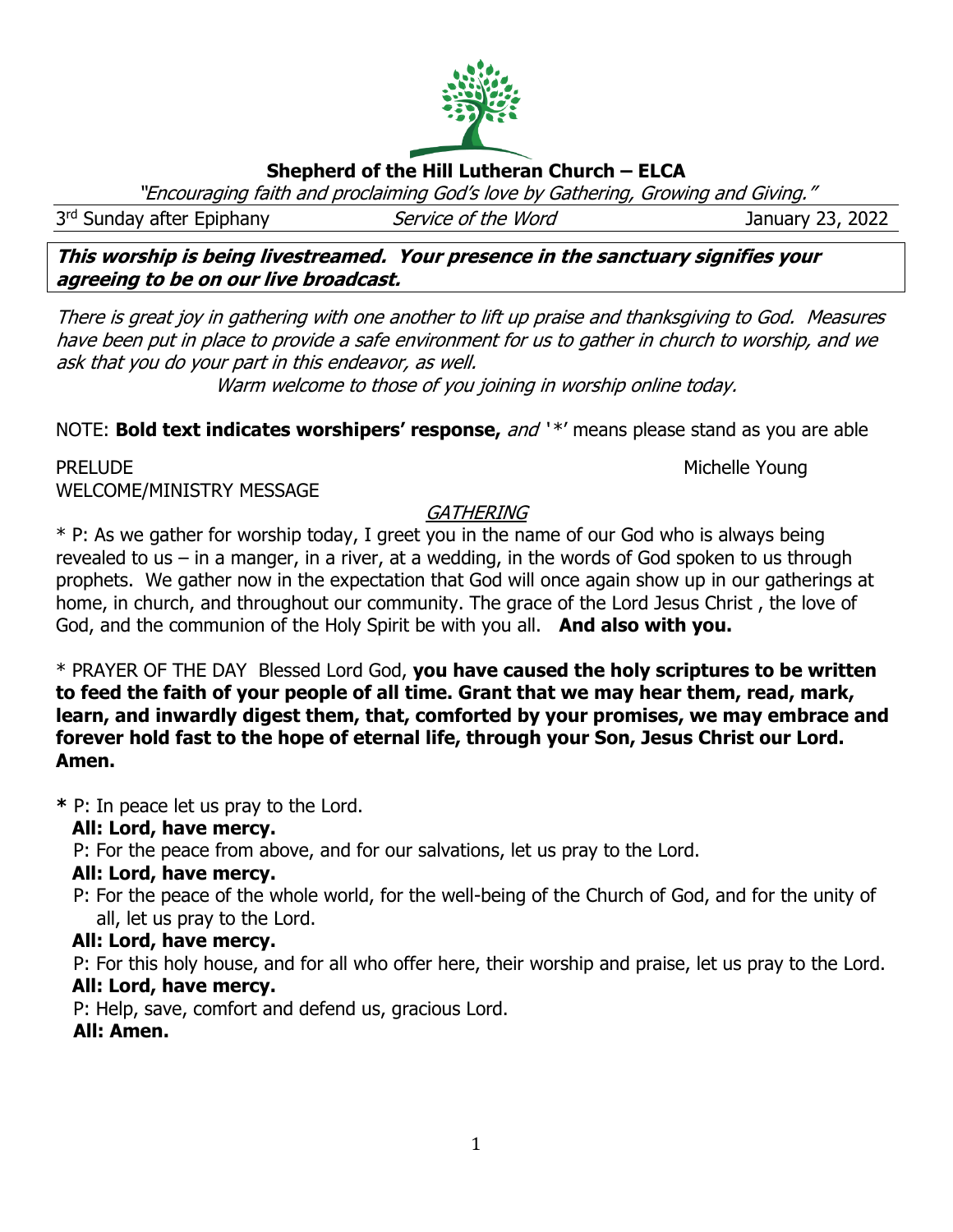

#### **GROWING**

Some of those exiled to Babylon have returned and rebuilt Jerusalem. In doing so, they have uncovered the Book of the law of Moses buried in the rubble of their Holy temple. rqaNow Ezra, the priest, reads the law of Moses to them in the public square. When they hear it, they weep for their sins and for the long years in exile, but Ezra reminds them that "the joy of the LORD is your strength." A reading from Nehemiah 8:1-3, 5-6, 8-10.

<sup>1</sup>All the people [of Israel] gathered together into the square before the Water Gate. They told the scribe Ezra to bring the book of the law of Moses, which the LORD had given to Israel. <sup>2</sup>Accordingly, the priest Ezra brought the law before the assembly, both men and women and all who could hear with understanding. This was on the first day of the seventh month.  $3$ He read from it facing the square before the Water Gate from early morning until midday, in the presence of the men and the women and those who could understand; and the ears of all the people were attentive to the book of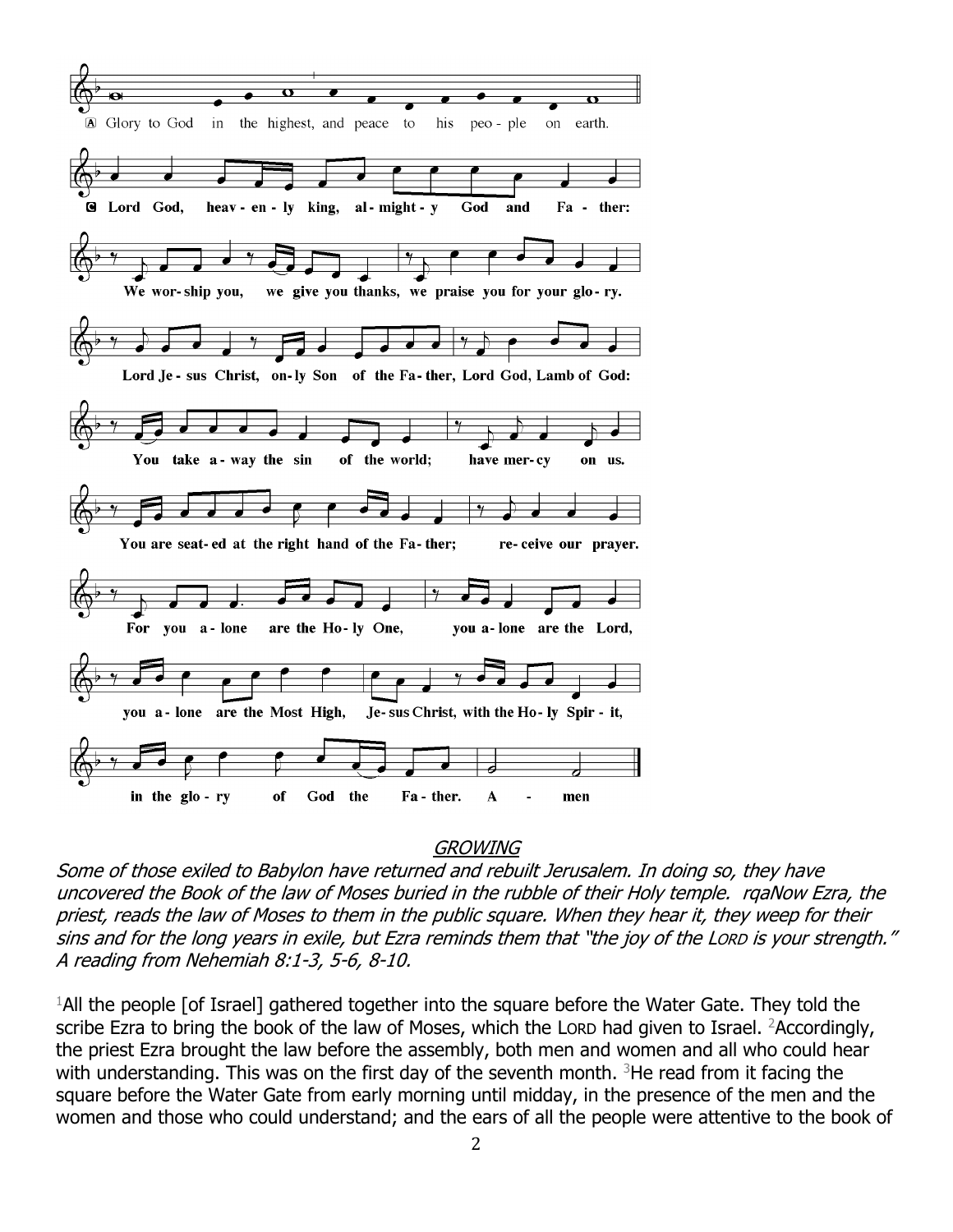the law. <sup>5</sup>And Ezra opened the book in the sight of all the people, for he was standing above all the people; and when he opened it, all the people stood up. <sup>6</sup>Then Ezra blessed the LORD, the great God, and all the people answered, "Amen, Amen," lifting up their hands. Then they bowed their heads and worshiped the LORD with their faces to the ground. <sup>8</sup>So they read from the book, from the law of God, with interpretation. They gave the sense, so that the people understood the reading.

 $9$ And Nehemiah, who was the governor, and Ezra the priest and scribe, and the Levites who taught the people said to all the people, "This day is holy to the LORD your God; do not mourn or weep." For all the people wept when they heard the words of the law.  $10$ Then he said to them, "Go your way, eat the fat and drink sweet wine and send portions of them to those for whom nothing is prepared, for this day is holy to our LORD; and do not be grieved, for the joy of the LORD is your strength."The word of the Lord. **Thanks be to God.**

After his baptism in the Jordan River, Jesus was led by the Spirit into the wilderness where he would be tempted by the devil. From the wilderness Jesus, while still filled with the Spirit, Jesus returns to Galilee. Near the beginning of Jesus' public ministry, he visits his hometown of Nazareth. In the words of the prophet Isaiah, he states and claims his identity, purpose, and mission.

The Gospel according to Luke, the 4<sup>th</sup> chapter. **All: Glory to you O Lord.** <sup>14</sup>Then Jesus, filled with the power of the Spirit, returned to Galilee, and a report about him spread through all the surrounding country.  $15$ He began to teach in their synagogues and was praised by everyone.

 $16$ When he came to Nazareth, where he had been brought up, he went to the synagogue on the sabbath day, as was his custom. He stood up to read,  $^{17}$ and the scroll of the prophet Isaiah was given to him. He unrolled the scroll and found the place where it was written:

 $18$ "The Spirit of the Lord is upon me, because he has anointed me to bring good news to the poor. He has sent me to proclaim release to the captives and recovery of sight to

the blind, to let the oppressed go free,  $19$  to proclaim the year of the Lord's favor." <sup>20</sup>And he rolled up the scroll, gave it back to the attendant, and sat down. The eyes of all in the synagogue were fixed on him.  $21$ Then he began to say to them, "Today this scripture has been fulfilled in your hearing." The Gospel of the Lord. **Praise to you O Christ.**

MESSAGE Pastor Mary Eide

ELW #726 HYMN OF THE DAY "Light Dawns on a Weary World" p. 5

**GIVING** 

\*THE APOSTLES' CREED (professed together) **I believe in God, the Father almighty, creator of heaven and earth.**

**I believe in Jesus Christ, his only Son, our Lord. He was conceived by the power of the Holy Spirit and born of the virgin Mary.**

**He suffered under Pontius Pilate, was crucified, died, and was buried. He descended into hell.\* On the third day he rose again. He ascended into heaven, and is seated at the right hand of the Father. He will come again to judge the living and the dead.**

**I believe in the Holy Spirit, the holy catholic Church, the communion of saints, the forgiveness of sins, the resurrection of the body, and the life everlasting. Amen**  $*$  Or, He descended to the dead.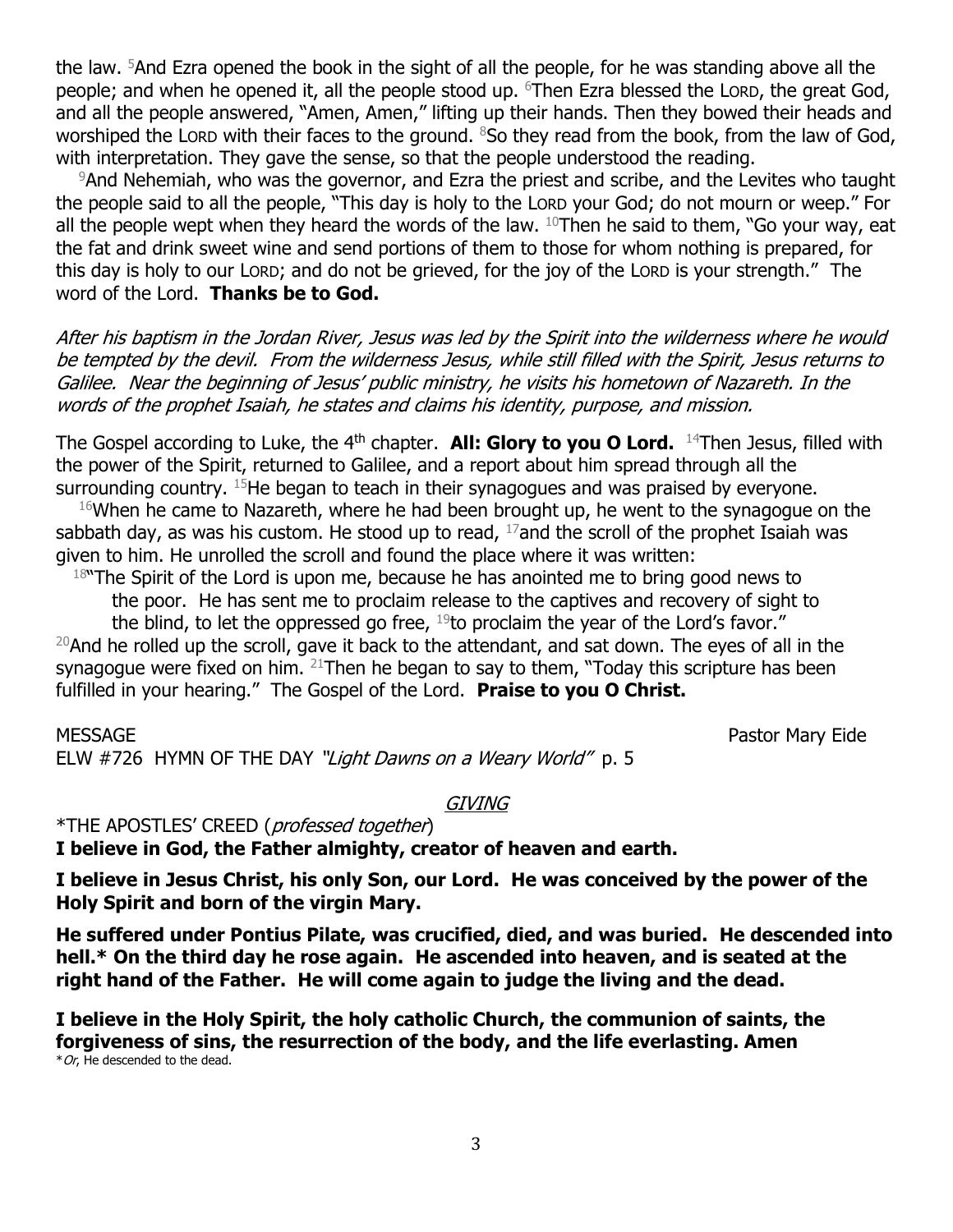OFFERTORY PRAYER Blessed are you, O God, **who offers us new beginnings and guides us on our journey. We give in thanksgiving for what you have already given us. Now prepare us to carry your love to a hungry world, in the name of Christ our light. Amen.**

**\*** PRAYERS AND PETITIONS (L: God of grace **All: Hear our prayer.)**

\* LORD'S PRAYERS **Our Father, who art in heaven, hallowed be thy name; thy kingdom come; thy will be done; on earth as it is in heaven. Give us this day our daily bread. And forgive us our trespasses, as we forgive those who trespass against us. And lead us not into temptation; but deliver us from evil. For thine is the kingdom, the power and the glory, for ever and ever. Amen**

\* ANNOUNCEMENTS

\* BLESSING God, who leads you in pathways of right living, who rejoices over you, and who calls you by name, ☩ bless your going out and your coming in, today and forever. **Amen.**

\* Green #559SENDING HYMN "Oh, for a Thousand Tongues to Sing" vs. 1-2 p. 6 \* DISMISSAL Go with Christ into a weary world. Share the good news. **Thanks be to God.** \* POSTLUDE Michelle Young

|                  |                    | <b>SCHEDULE</b>                                           |
|------------------|--------------------|-----------------------------------------------------------|
| <b>TODAY</b>     | 8:45am             | - Sunday School Classes                                   |
|                  | 10:00am            | - Worship                                                 |
|                  | 11:00am            | - Fellowship-hosted by Keith and Rita Lee                 |
| <b>MONDAY</b>    | 7pm                | - AA Meeting                                              |
| <b>TUESDAY</b>   | $4-6pm$            | - Food Pantry                                             |
|                  | 7pm                | - 3rd GriefShare online session (not too late to join)    |
| <b>WEDNESDAY</b> | 3:20 <sub>pm</sub> | - 7 <sup>th</sup> -8 <sup>th</sup> gr. Confirmation class |
| FRIDAY:          | 10am-Noon          | - Food Pantry                                             |
| <b>SUNDAY:</b>   | 8:45am             | - Sunday School Classes                                   |
|                  | 10:00am            | - Brief Worship followed by                               |
|                  |                    | - Annual Congregational Meeting                           |

### ANNOUNCEMENTS

Don't forget to get your SUPERBOWL SUB ORDERS IN by Tuesday, Feb. 8th!! Did you hear that this year we have delivery service within the Elk Mound area? That's right folks, spread the news! Order forms can be found: at church and in your January newsletter (which is also on our church website [www.sothem.org](http://www.sothem.org/) )

WE NEED YOU! Check out sign-up sheets for *WORSHIP ROLES* for upcoming months or *HOST* FELLOWSHIP after worship on 2<sup>nd</sup> or 4<sup>th</sup> Sunday. You can also call or email if you'd like to sign up.

**Shepherd of the Hill Lutheran Church 207 University Street, Elk Mound, WI 54739** Office Phone: 715-879-5115 Email: [sothlc@sothem.org](mailto:sothlc@sothem.org) Website [www.sothem.org](http://www.sothem.org/) Find us on Facebook, too! Pastor Mary Eide (H) 715-309-4065 [meide@luthersem.edu](mailto:meide@luthersem.edu) Custodian, Terry Stamm 715-379-3728 Sunday School Coordinators: Chris Miller at [chrisbenelli.miller@gmail.com](mailto:chrisbenelli.miller@gmail.com) or Jaime Folczyk [mjfolczyk@yahoo.com](mailto:mjfolczyk@yahoo.com) Financial Secretary: Barb Vadnais [barbvadnais1@gmail.com](mailto:barbvadnais1@gmail.com)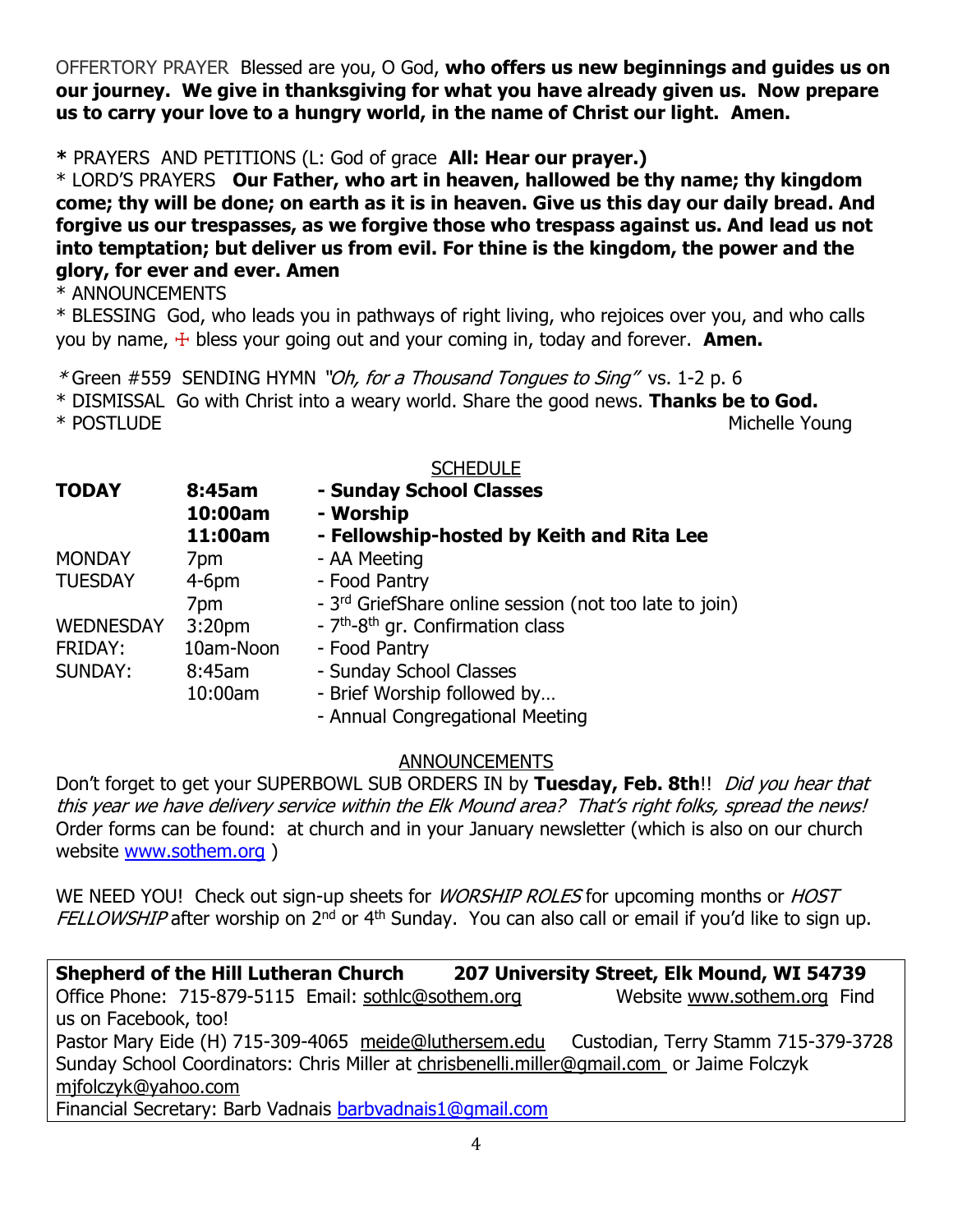## Light Dawns on a Weary World



"Light Dawns on a Weary World" was reprinted with permission under One License #A-724679. All rights reserved

Text: Mary Louise Bringle, b. 1953<br>Music: TEMPLE OF PEACE, William P. Rowan, b. 1951<br>Text © 2002 GIA Publications. Inc., 7404 S. Mason Ave., Chicago, IL 60638. www.giamusic.com. 800.442.3358.<br>All rights reserved. Used by p

Duplication in any form prohibited without permission or valid license from copyright administrator.

Copyright © 2021 Augsburg Fortress. All rights reserved. Reprinted by permission under Augsburg Fortress Liturgies Annual License #SAS028313.

New Revised Standard Version Bible, Copyright © 1989, Division of Christian Education of the National Council of the Churches of Christ in the United States of America. Used by permission. All rights reserved. Revised Common Lectionary, Copyright © 1992 Consultation on Common Texts, admin Augsburg Fortress. Used by permission. One License Podcast / Streaming License A-724679